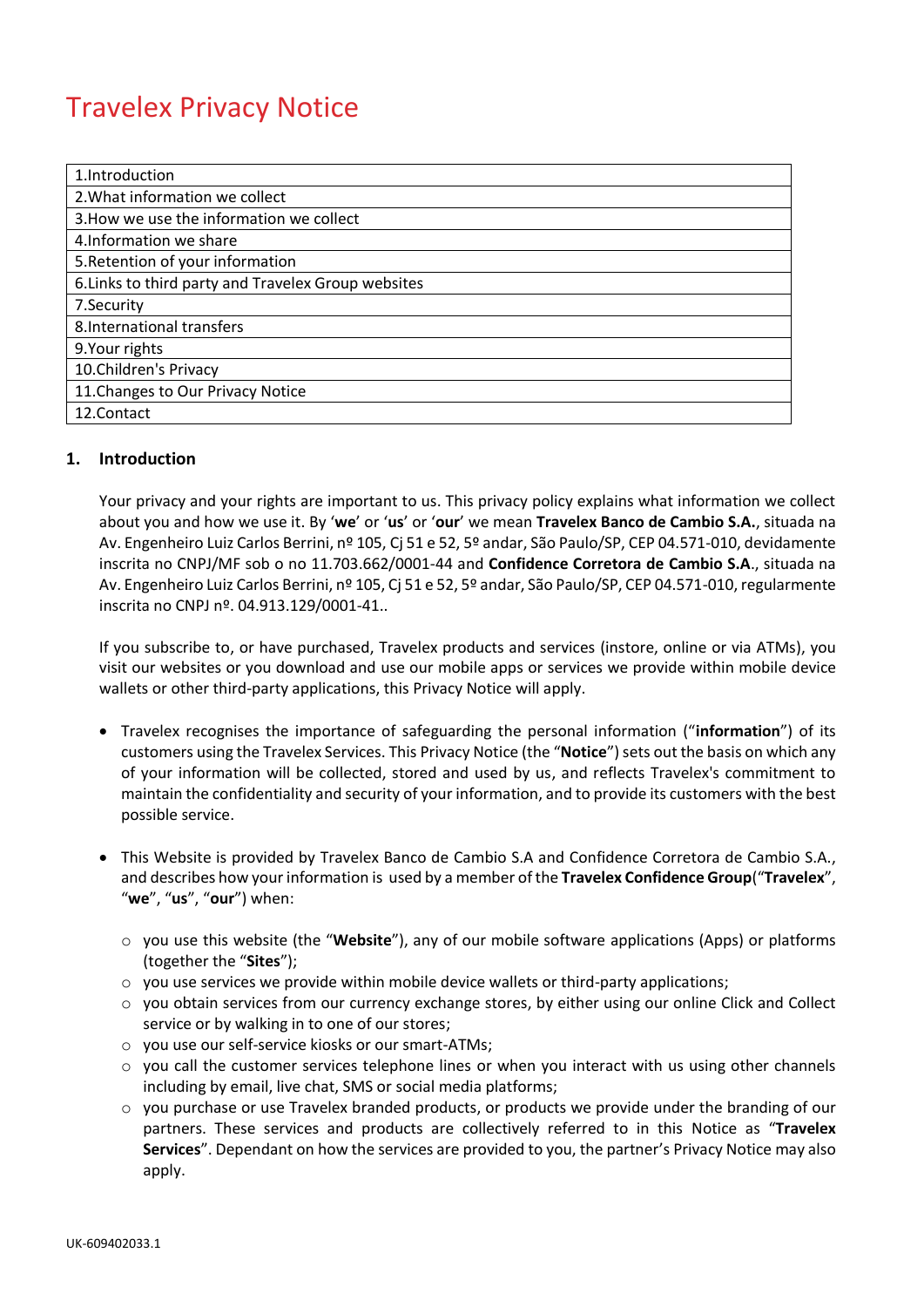- Travelex collects, stores, processes and discloses (collectively "uses") your information in a manner consistent with the local laws of the countries in which it does business.
- If you have any requests concerning your information please refer to Section 11, or if you have any queries with regard to our practices please contact us using the contact details in Section 14.

# **2. What Information we collect**

We collect your information when you interact with us for the provision of Travelex Services or through interaction with our Sites or promotions. The information we collect is either information you give to us, information we collect automatically, information we receive from third parties or information you provide about other people.

We collect and process your information in the following ways:

#### **Information you give us**

- You give us information about yourself when you purchase or use Travelex Services, or communicate with us (whether in writing, by phone, via social media or by any other means), or enter into any of our competitions, promotions or surveys. Where we request information from you, we will collect your information in the relevant forms or pages we use, including when you set up an account with us or when you register for loyalty schemes offered by us. You can choose to provide additional information to us when you contact us or otherwise interact with us.
- If you subscribe to receive our newsletter, then you will provide us with your name, email address and information indicating how you heard about us. You can also provide us with information on your marketing preferences.
- The registration details that you provide when you register a particular product sometimes include a unique ID for that product, your date of birth, the answer to a security question such as your mother's maiden name, your email address and marketing preferences. If you register your product, you will also have a unique password which enables you to access your account.
- If you purchase any Travelex Services, we will collect information from you that will enable us to complete your transaction. Such information can include your name, date of birth, home address, billing address, office address, e-mail address, the form(s) of identification you provide (e.g. passport or ID card) and the information contained within those forms of identification, mobile telephone number, landline telephone number, , other payment details, as required by us in order to complete your transaction and provide your payment choices and travel details (including future travel dates and destinations). If you do not provide the information we require to process a transaction, we may not be able to proceed with your order.

#### **Information we collect automatically**

- Travelex also collects certain information about you by automated means, such as cookies and web beacons, whenever you visit our Sites or when you use the Travelex Services and how you use them.
- When you download our mobile app or access our services from a mobile device we may collect personal information from you such as, your name, email address, user name, password, mobile device information and system (for example android or IOS), and your geo-location. Dependant on your marketing and cookies preferences and your geo-location settings, we may present and display to you in the app targeted marketing and advertising messages, or information about how you use the app in order to improve app performance and our digital online services.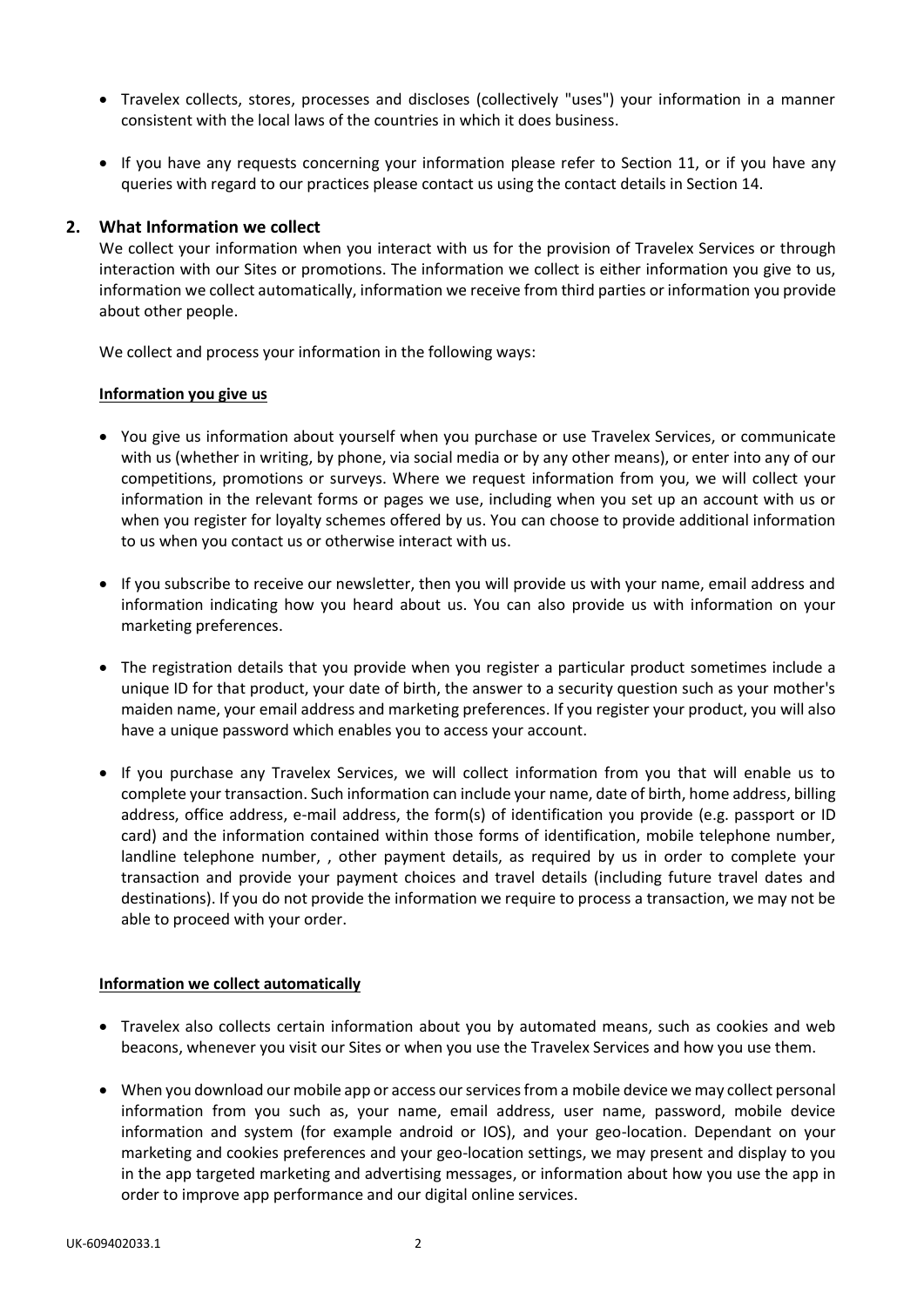- We use the information we collect automatically:
	- $\circ$  to administer our Sites for internal operations including troubleshooting purposes;
	- $\circ$  to ensure that content from our Sites is presented in the most effective manner for you and your devices;
	- o as part of our effort to keep our Sites safe and secure;
	- $\circ$  to measure or understand the effectiveness of advertising we serve to you and others, and to deliver relevant advertising to you; and
	- o to make suggestions and recommendations to you and other users of our Sites about goods or services that may interest you or them.
- When we collect CCTV images of you from equipment in place when you visit our premises such as at our currency exchange stores and ATMs, we will do so for the prevention and detection of crime and public safety.

#### **Information we receive from third parties**

- We also receive information from third parties (including publicly available information). This information includes:
	- o Non-personal information used to supplement existing information, such as demographics and affluence metrics (e.g. social-demographic groupings through matching postcode information).
	- o Information about you from other members of the **[Travelex Confidence Group](https://www.travelex.co.uk/travelex-group-companies)** , and other sources with whom Travelex work closely to provide the Travelex Services to you (including Travelex partners, third party payment and delivery service providers, advertising networks, analytics providers, identity verification services, credit reference agencies, fraud prevention services and social media platforms).

#### **3. How we use the information we collect**

The information we hold on you will be used in a number of ways. This is generally to provide you with the services that you request from us, to keep you informed and to improve your customer experience and the quality of the Travelex Services. In some instances we use this information to send you marketing communications we think are relevant to you, but we only do this where it is lawful to do so, or you have given your consent to receiving this information.

You have the right to object to us sending you such information at any time. We will collect, process and retain your data for the purpose of us providing to you payment services, but this does not affect your data protection rights.

We use your information for the following purposes:

#### **To provide a requested service or carry out a contract with you**

- collecting payment, processing and fulfilling your order and otherwise providing you with the information and Travelex Services you request from us;
- providing you with any alerts, in-app messages or other messages, and newsletters that you have registered to receive;
- when we partner with other organisations to provide a particular Travelex Service (these partners will be identified to you at the time of the provision of the relevant Travelex Service e.g. when you visit the partner website or bureaux de change);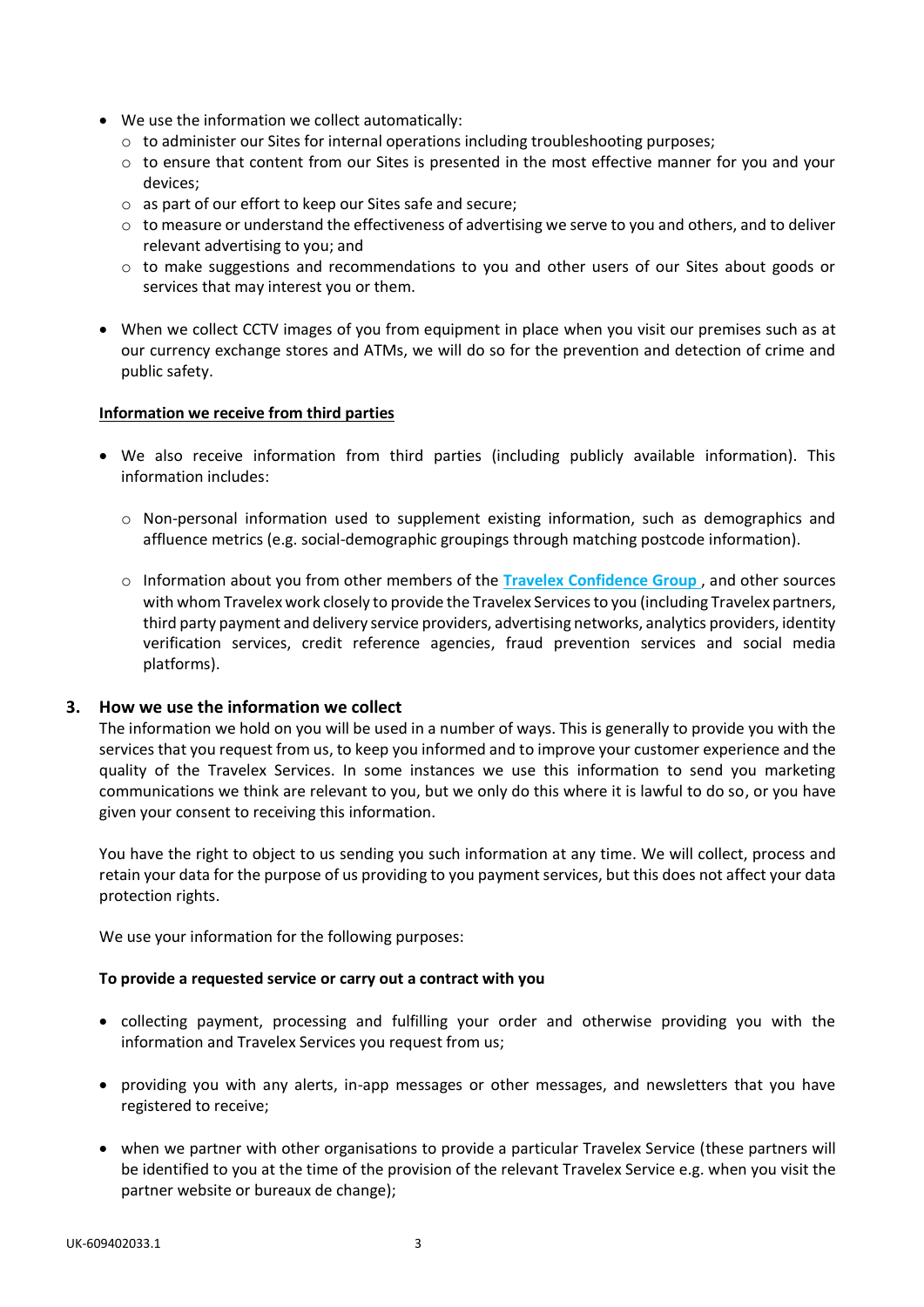- providing you with service messages, including messages notifying you about changes to Travelex Services or changes to our terms, conditions and policies;
- enforcing any contract entered into between you and us for the provision of Travelex Services.

#### **Where we have your consent**

- contacting you (including by email, social media or SMS) with marketing messages according to your marketing preferences.
- contacting you via email with short surveys, according to your survey preferences;
- when you are using a mobile device (such as mobile phone, tablet or wearable device), we may use your precise geo-location to provide you with location-based services and provide you with targeted advertisements. You can control your geo-location settings within the app settings or your mobile device settings;
- enabling us and third-party websites to display relevant and targeted advertisements, based on previous behaviour, purchases, or any other relevant information;
- sending you an e-receipt if you confirm you would like one;
- where you have consented, collecting your marketing preferences and sharing these with a Travelex Partner.

#### **Where we have a legitimate interest**

- improving customer experience and our quality of Travelex Services. This can also include tracking emails to know when they are opened and read and the type of device they emails are accessed from;
- data analysis and research to allow us to derive insight and to help make the Travelex Services personalised and relevant, as well as to develop our business processes and Travelex Services. In doing so, we will anonymise your data so that we may continue to use it for analysis and research after the period that it has been used for processing our services to you. Where data is anonymised, we ensure that it cannot be used (singularly or with other data) to re-identify you;
- sharing any loyalty card number you have provided to us, with the providers of the loyalty scheme, in order for you to receive points, where you have already consented to this with the loyalty scheme provider;
- Travelex carries out direct marketing from business to business (B2B) which means, if you engage with us in your professional capacity (for example: if you represent a company with whom Travelex have an existing or prospective business relationship) we may keep you up to date with services we offer/provide. B2B customers will have the right to opt out of receiving marketing communications at any time. To see how you can exercise your right to opt out, see section 5 below.

Note that where we rely on legitimate interests for processing your information, we carry out a 'balancing test' to ensure that our interests are not outweighed by your fundamental rights of privacy. More information on such balancing tests is available from Travelex on request.

#### **Where we have a legal obligation**

 complying with our legal and regulatory obligations (including fraud prevention, anti-money laundering and sanction screening). This includes checking the information you provide to us against information from E-Guardian, AML Consulting, Lexis Nexis, Serpro and Neoway.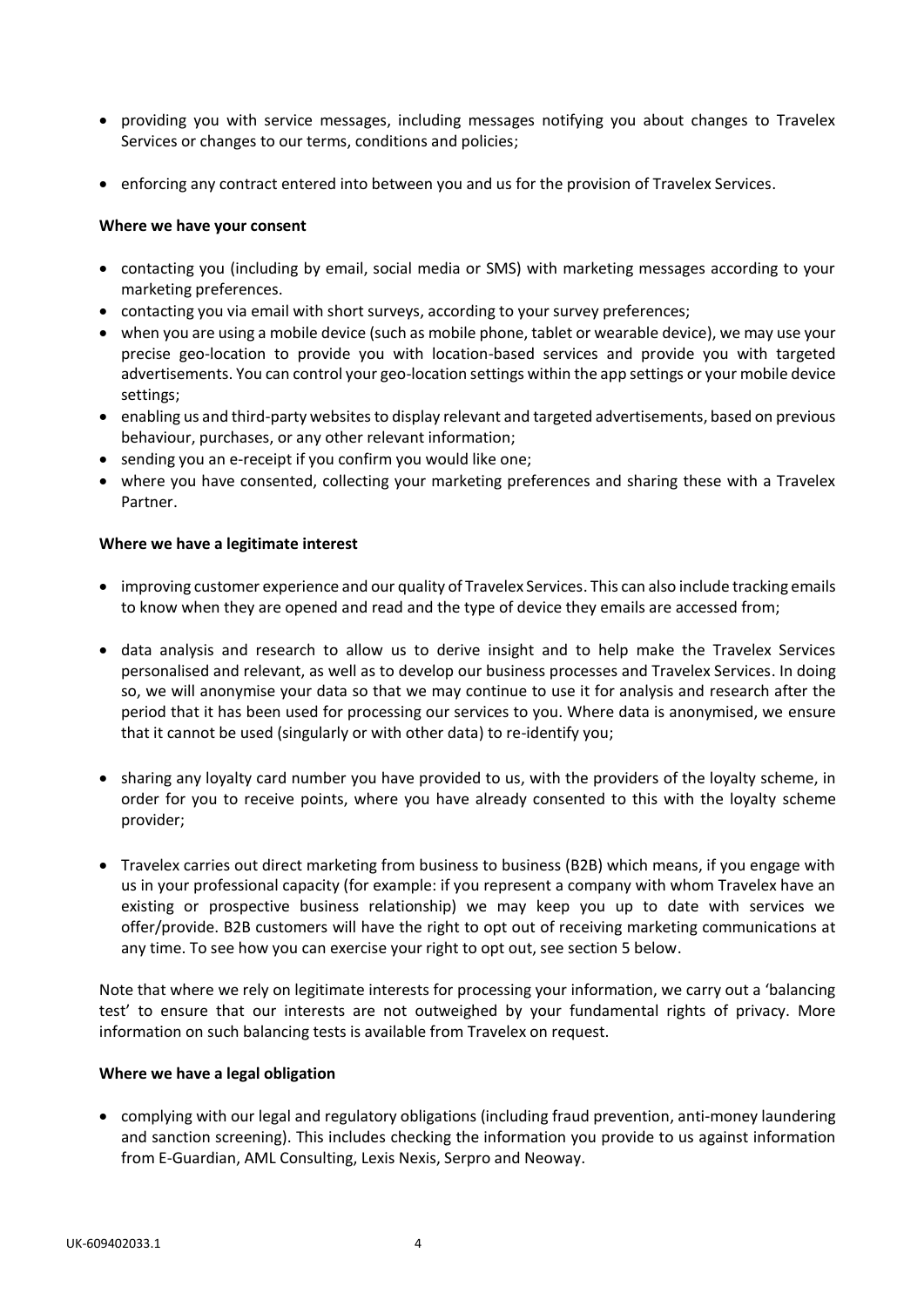# **4. Information we share**

We only share your information with Travelex Group Companies and with other companies in the limited circumstances set out below, for specific purposes. We do not sell your information.

Even where shared, we ensure your information will only be used for the purposes outlined in this notice:

- In the event that our business is acquired by a third party or we enter into any kind of merger or other acquisition type, your information where required would be shared with the relevant party.
- We may also share your information with businesses that we partner with to offer Travelex Services under that partner's branding (e.g. featuring their logos and via their websites or bureaux de change). They may only market their own products or services to you if you consent that they can do so). Travelex may be the 'Data Controller' of the personal data you provide when using these services (which means we determine how personal data is used) or 'Data Processor' (which means we act on the written instructions of that partner on how to use personal data) of this data. The relationship will be indicated to you via the privacy policy available at the partner's website or bureaux de change.

Our partners include:

- o
- o Banks and building societies;
- o
- o Other retail businesses.
- We share your Personal Information with fraud prevention agencies in the provision of certain Travelex Services to you. These agencies keep a record of our enquiries and record, use and give out information we give them to make assessments and to help make decisions on you to prevent fraud and money laundering.
- We also disclose information about you to law enforcement authorities or other government officials, if we are required to do so by law or legal process, or when we believe disclosure is necessary or appropriate to prevent physical harm or financial loss, or in connection with an investigation of suspected or actual fraudulent or illegal activity such as financial crime.
- We also share your information with a third party when we:
	- o have your prior consent to do so;
	- o are processing your information through a trusted business partner, who is acting on Travelex's explicit instructions and in accordance with this Notice, confidentiality and levels of security;

Our business partners include:

- ₋ payment gateways and payment services providers
- ₋ international money transfer services providers
- identity verification providers and credit referencing agencies
- ₋ providers of fraud prevention, anti-corruption and anti-money-laundering checks
- ₋ cloud and online security services providers
- ₋ outsourced service providers to the Travelex Confidence Group
- ₋ providers of telecommunications, webchat and networking services
- ₋ marketing communications providers
- ₋ online advertisers and targeted advertising providers
- ₋ social media networks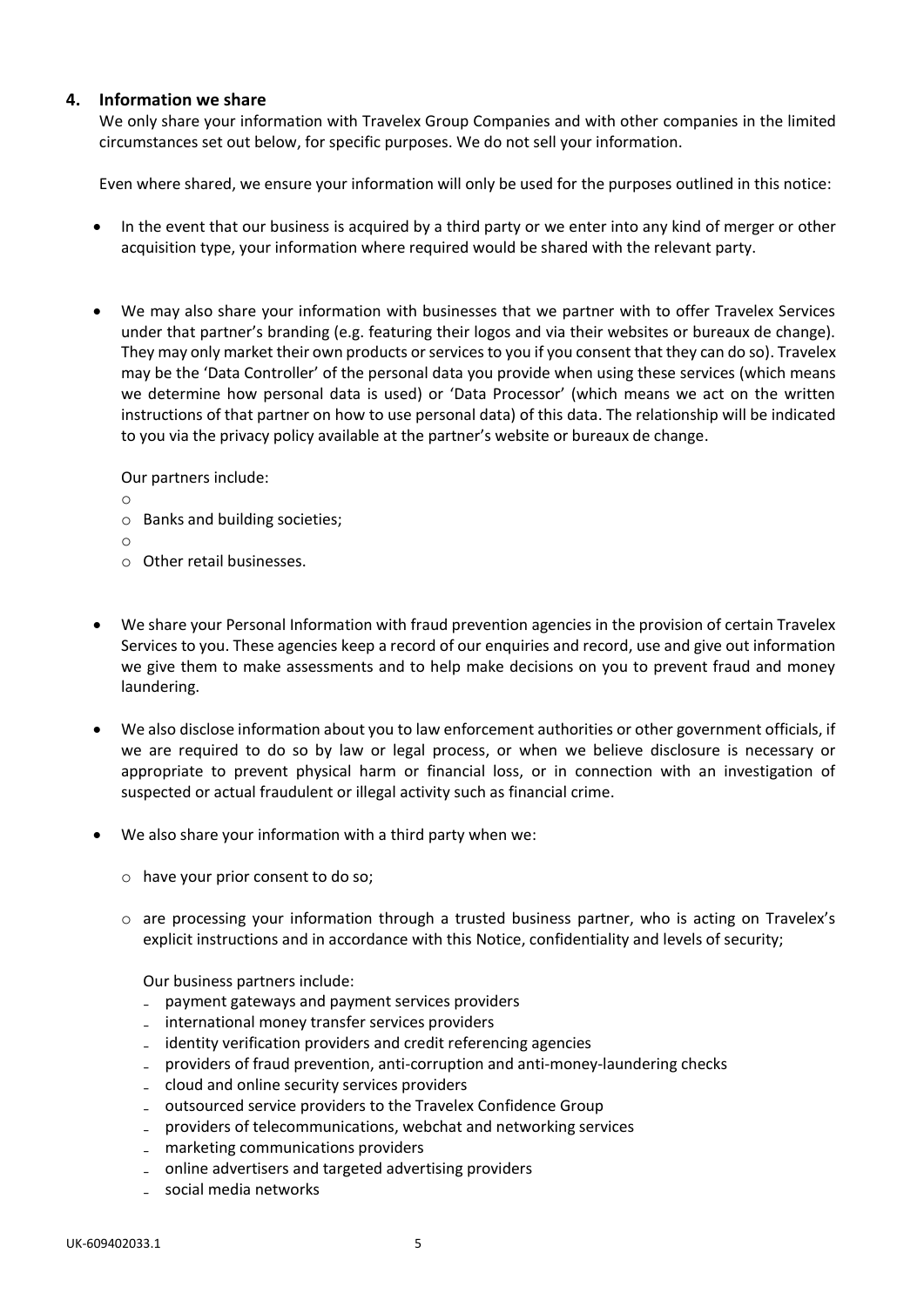- $\circ$  are using a third party to send targeted advertisements on our behalf, using an identifier such as an email address or site cookies. This will only be done with your express consent, in accordance with our Cookie Statement;
- $\circ$  have aggregated, non-personally identifiable information, which is to be used for segmentation, statistical modelling, general research or trend analysis;
- $\circ$  sell or buy any new business or assets, in which case we disclose your information to the prospective seller or buyer of such business assets;
- $\circ$  are purchased by a third party, in which case information held by us including your information will be transferred. We will notify you of this through the most appropriate means;
- $\circ$  need to comply with the obligations we have to our third party product issuers or third parties providing products or services on our behalf, so that they can process your order or otherwise provide the information, products or services you have requested (please note that these third party product issuers have their own privacy policies and accordingly we cannot accept any responsibility or liability for the handling of your information by such third parties in accordance with such policies);
- o enforce our Site terms of use.

# **5. Retention of your Information**

We will keep your information only for as long as is for the purposes set out in this Privacy Notice and to fulfil our legal obligations. Where you are a customer this is usually at least for as long as you remain a customer, to be able meet our legal and contractual obligations to you, and if necessary, to resolve any disputes. We will not keep more information than we need.

- We only retain your information for as long as is necessary for us to use your information as described above or to comply with our legal obligations. However, please be advised that we retain some of your information after you cease to use Travelex Services, for instance if this is necessary to meet our legal obligations, such as retaining the information for tax and accounting purposes or for Anti Money Laundering obligations.
- When determining the relevant retention periods, we will take into account factors including:
	- $\circ$  our contractual obligations and rights in relation to the information involved;
	- o legal obligation(s) under applicable law to retain data for a certain period of time (for example, our obligations under anti money laundering laws);
	- $\circ$  statute of limitations under applicable law(s);
	- o (potential) disputes;
	- o guidelines issued by relevant data protection authorities; and
	- $\circ$  our legitimate interests, where we need to consider retaining information to meet any other obligations.

Otherwise, we securely erase your information once this is no longer needed.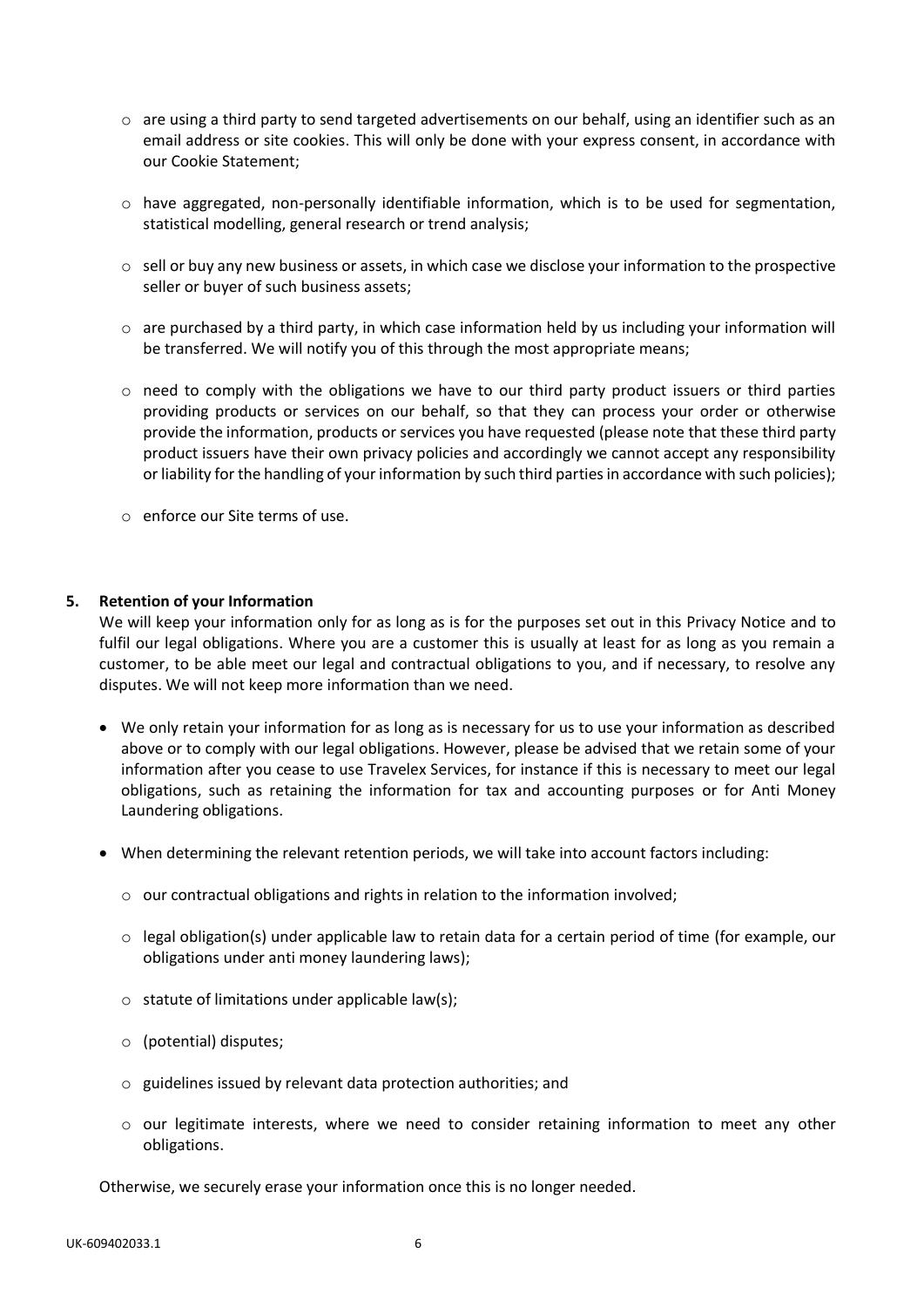# **6. 6.Links to Third Party and Travelex Group websites**

Our Sites may contain links to and from the websites of our group companies, selected partner networks, advertisers and affiliates, including websites which are outside of our control and are not covered by this Notice.

If you access other sites using the links provided, the operators of these sites collect information from you which will be used by them in accordance with their privacy notice, which differ from ours. Please note that these other sites have their own privacy policies and accordingly we cannot accept any responsibility or liability for such policies.

On some pages of our Sites, third parties that provide content, applications, services (such as a webchat service enabling you to speak to an adviser about the Travelex Services) or plug-ins through our Sites track your use of content, applications and plug-ins or customize content, applications and plug-ins. For example, when you share an article using a social media button on our Sites (e.g. Facebook, Twitter, LinkedIn, or Google Plus), the social network that has created the button will record that you have done this, or when you speak to an advisor about the Travelex Services, they will provide you with advice over the Facebook chat facility, and Facebook has access to your information. You should check the Privacy Notice of third party websites to find out how they manage cookies and process your information.

# **7. Security**

We take all reasonable steps to ensure that all information collected through our Sites is treated securely and in accordance with this Notice. We do this by applying appropriate technical and organisational measures that meet all of the standards of our regulatory obligations, including regular review measures.

We have a number of security measures in place to protect your information you provide to us through our Sites against unauthorized disclosure, use, alteration, or destruction. However, when transmitting information over the internet, please bear in mind that no transmission over the internet can ever be guaranteed secure. Therefore, while we endeavour to protect your information, please note that we cannot guarantee the security of any information that you transfer over the internet to us.

As part of using our Sites you are sometimes asked to set-up a user name and password. You are responsible for maintaining the confidentiality of your user name and password and are responsible for all activities that are carried out when logged using your name and password. You are responsible for ensuring the security of the passwords that you set.

# **8. International Transfers**

In providing the Travelex Services to you we sometimes transfer your information to other countries. Where we transfer your information outside Brazil, we ensure that all data is treated with the same security measures regardless of location, and in accordance with our standards, policies, regulatory and legal obligations.

The internet is a global environment, so using the internet to collect and process your information necessarily involves transmitting data internationally. Therefore, by browsing our Sites and communicating electronically with us, you acknowledge our processing of your information in this way. However, we will take all reasonable steps to ensure that all information collected through our Sites is treated securely and in accordance with this Notice and strict data protection standards.

In providing our services to you, such as fulfilling orders and taking payments, we never transfer the data we collect from you and about you to destinations outside of Brazil, within the Travelex Confidence Group, with our third-party processors, or with our partners. This is because the information is processed in those other locations. Where we do so, we ensure that security measures and appropriate safeguards are put in place to protect your information and ensure that all transfers of your information comply with applicable data protection law. We also ensure that processing is only ever carried out in accordance with our instructions.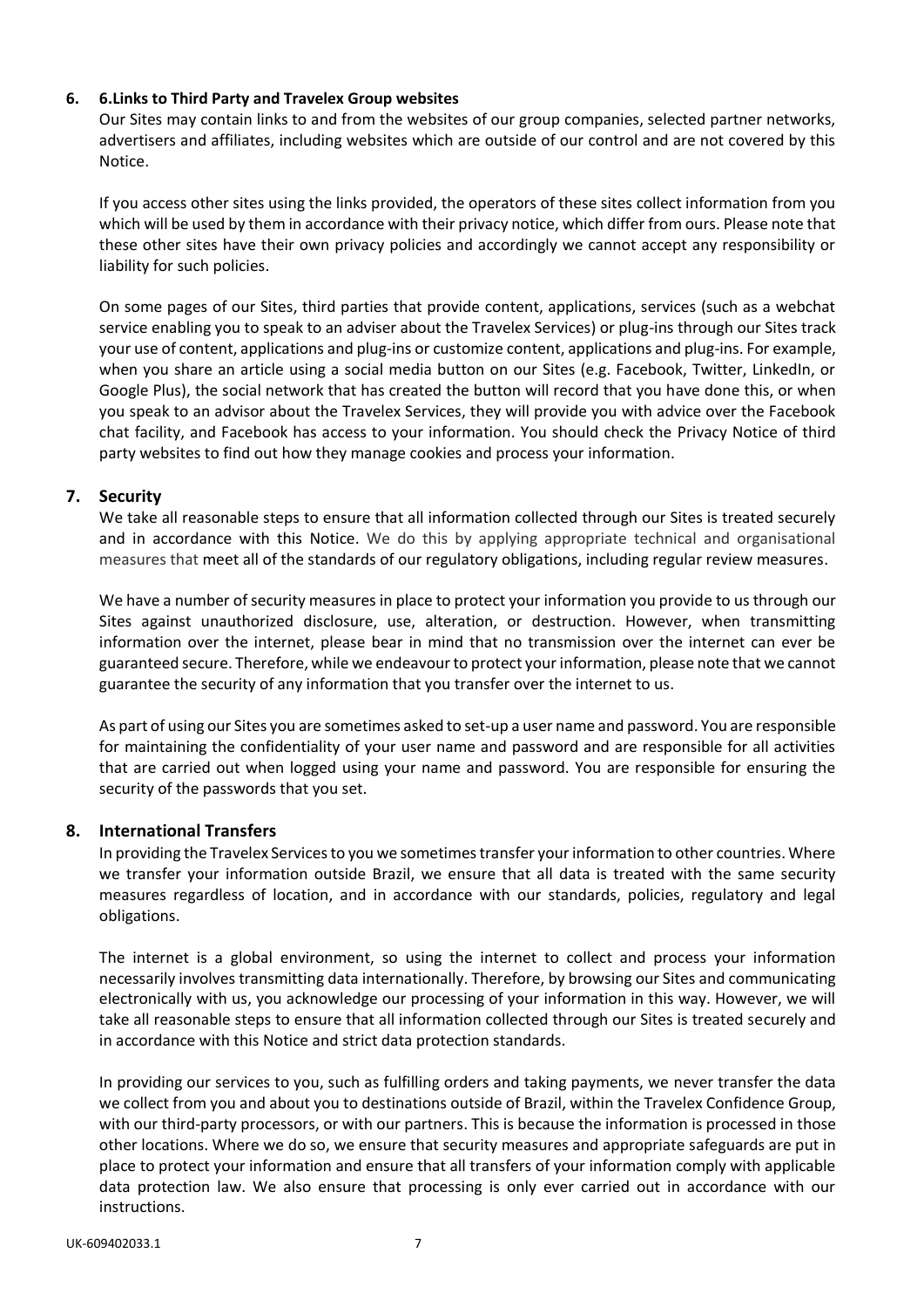In all cases where we transfer information across borders, we rely on acceptable and defined legal mechanisms to ensure that we protect data at all times. We may use Standard Contractual Clauses that have been provided by the EU Commission, other agreements and 'adequacy' protections that have been defined and approved by the relevant Supervisory Authority. For transfers between Travelex Confidence Group , we have in place an intra group transfer agreement, incorporating Standard Contractual Clauses. Or we may use new standards as these are developed by the appropriate regulatory authorities.

# **9. Your rights**

By law, you have a number of rights (subject to certain conditions) when it comes to your information. These include the right to ask us what information we hold about you, and to request us to modify any incorrect details, add missing information, or to delete the information we hold. You also have the right to object to us processing your data or ask us to restrict processing your information. If you want to use the information that we hold about you for services with others, you can ask us to provide your data in a commonly used electronic format. You can exercise any of these rights by contacting us using the contact details and form referred to in Section 14.

You can obtain further information about your rights, or make a complaint to your data protection authority with regards to how we use your information, and Section 14 provides contact details should you need them.

- **The right to object to processing**. You have the right to object to certain types of processing, including processing for direct marketing.
- **The right to be informed**. You have the right to be provided with clear, transparent and easily understandable information about how we use your information and your rights. This is why we're providing you with the information in this Notice.
- **The right of access**. You have the right to obtain access to your information (if we're processing it), and certain other information (similar to that provided in this Privacy Notice). This is so you're aware and can check that we're using your information in accordance with data protection law. You can do this by writing to us using the contact details in Section 14.
- **The right to rectification.** You are entitled to have your information corrected if it is inaccurate or incomplete. You can request that we rectify any errors in information that we hold by writing to us using the contact details in Section 14.
- **The right to erasure.** This is also known as 'the right to be forgotten' and, in simple terms, enables you to request the deletion or removal of your information that we hold by writing to us using the contact details in Section 14.
- **The right to lodge a complaint.** You have the right to lodge a complaint about the way we handle or process your information with your national data protection regulator.
- **The right to withdraw consent.** If you have given your consent to anything we do with your information), you have the right to withdraw your consent at any time (although if you do so, it does not mean that anything we have done with your personal data with your consent up to that point is unlawful). You can withdraw your consent to the processing of your information at any time by contacting us using the contact details in Section 14.